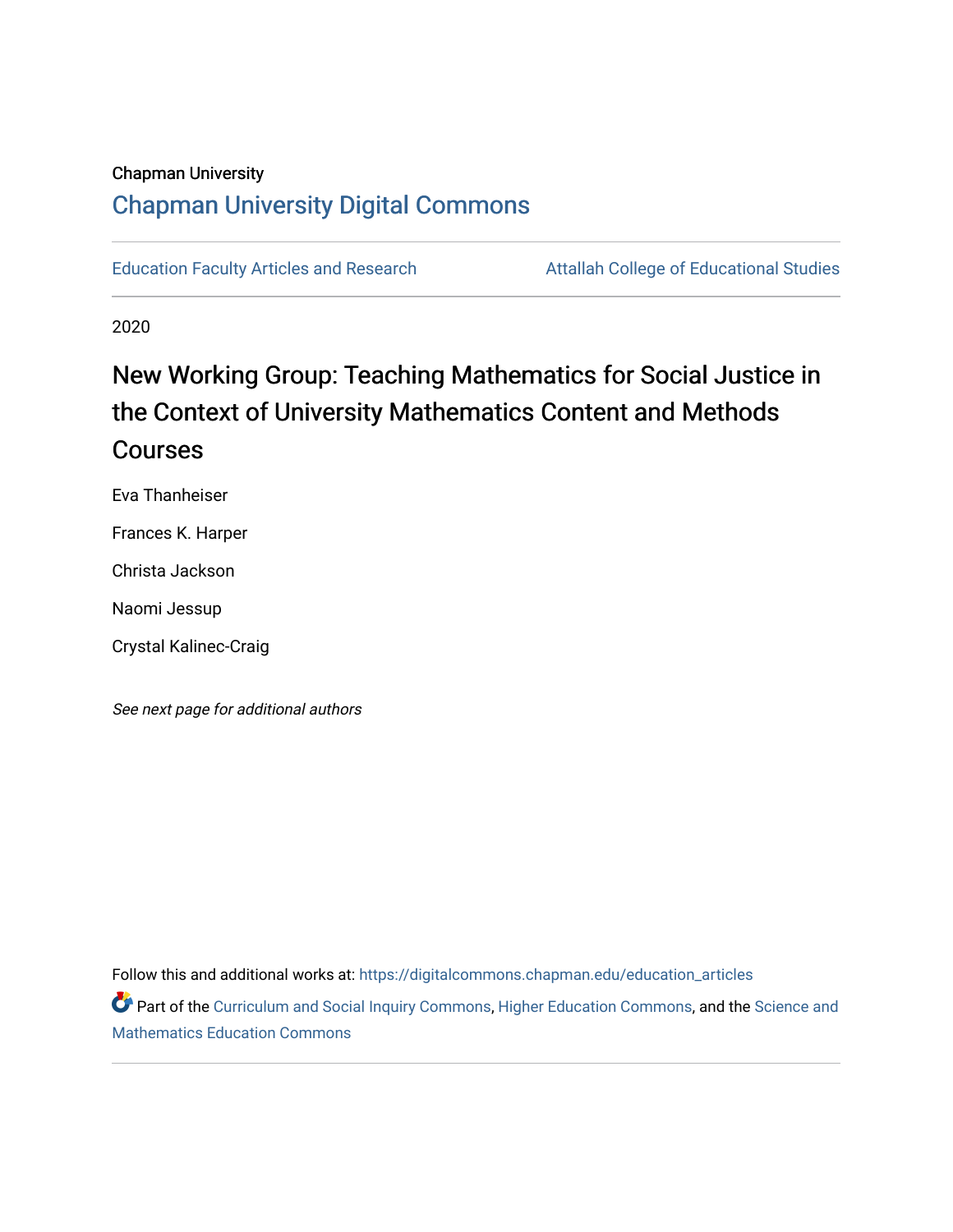# New Working Group: Teaching Mathematics for Social Justice in the Context of University Mathematics Content and Methods Courses

## **Comments**

This article was originally published in Mathematics Education Across Cultures: Proceedings of the 42nd Meeting of the North American Chapter of the International Group for the Psychology of Mathematics Education, Mexico in 2020. <https://doi.org/10.51272/pmena.42.2020-18>

# Copyright

The authors

# Authors

Eva Thanheiser, Frances K. Harper, Christa Jackson, Naomi Jessup, Crystal Kalinec-Craig, Cathery Yeh, and Amanda Sugimoto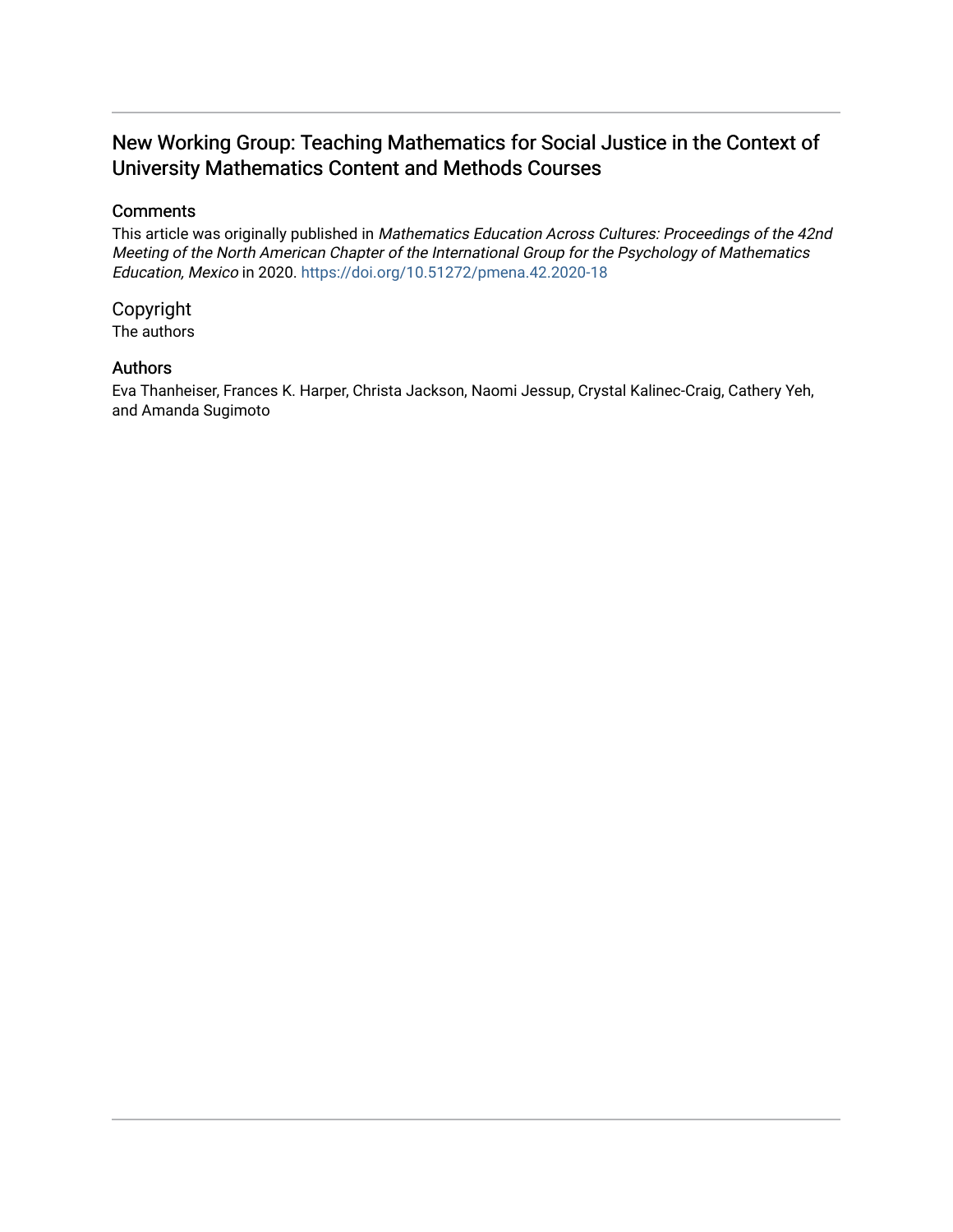## **NEW WORKING GROUP: TEACHING MATHEMATICS FOR SOCIAL JUSTICE IN THE CONTEXT OF UNIVERSITY MATHEMATICS CONTENT AND METHODS COURSES**

Eva Thanheiser Portland State University evat@pdx.edu

Naomi Jessup Georgia State University njessup@gsu.edu

Frances K Harper University of Tennessee, Knoxville francesharper@utk.edu

Crystal Kalinec-Craig University of Texas, San Antonio crystal.kalinec-craig@utsa.edu

> Amanda Sugimoto Portland State University Asugimoto2@pdx.edu

Christa Jackson Iowa State University jacksonc@iastate.edu

Cathery Yeh Chapman University yeh@chapman.edu

#### **Goals:**

There are three goals for this new working group: 1) To create a community of mathematics teacher educators (MTEs) who are (or are interested in) collaboratively teaching mathematics for social justice (TMfSJ) in their university content and/or methods classes. 2) To collaboratively select/develop/modify TMfSJ tasks and implement those in mathematics content/methods classes. 3) To research the implementation of TMfSJ tasks in content and methods classes.

### **Strategies to Reach Those Goals:**

The organizers have all (to some level) incorporated TMfSJ into their teaching. At a recent workshop, many of the organizers collaborated on designing one task to implement in both content and methods courses focused on understanding gentrification across the United States and also locally in each collaborator's own city/area. This collaboration was highly beneficial and led us to envisioning this working group. Our goal is to create a community of MTEs who will collaboratively develop and implement TMfSJ tasks in their university courses and research the implementation for (in no particular order): (a) preservice teacher (PT) learning about the mathematics, (b) PT learning about the sociopolitical context, (c) impacts 'on PTs' view of mathematics and/or teaching mathematics, and (d) the potential for TMfSJ in university methods or content courses to ignite a call for action.

#### **Background:**

Children and youth in schools today are increasingly aware of and grapple daily with the social injustices that pervade our world. Mathematics educators face a moral and ethical imperative to support students in their struggles to make sense of and fight against these injustices (Stinson, 2014). Incorporating social issues into the mathematics curriculum offers one way to both deepen students' mathematics knowledge and encourage the application of mathematics to understand and potentially change their world (Frankenstein, 2009). The Teaching Mathematics for Social Justice framework (TMfSJ) includes two critical interrelated ideas. First, school mathematics can be used to teach and learn about issues of social and economic justice. Second, mathematics can be taught through the study of social justice issues - the development of mathematical literacy itself being an important social justice issue (Gutstein, 2003; Raygoza, 2016). A growing body of research shows how TMfSJ lessons can support PK-12 students to learn mathematics, interrogate social justice issues, and deep positive mathematics identities (e.g. Chao & Marlowe, 2019; Esmonde, 2014; Gutstein, 2003; Turner, Gutiérrez, Simic-Muller, & Díez-Palomar, 2009).

In: Sacristán, A.I., Cortés-Zavala, J.C. & Ruiz-Arias, P.M. (Eds.). (2020). *Mathematics Education Across Cultures: Proceedings of the 42nd Meeting of the North American Chapter of the International Group for the Psychology of Mathematics Education*, Mexico. Cinvestav / AMIUTEM / PME-NA. https:/doi.org/10.51272/pmena.42.2020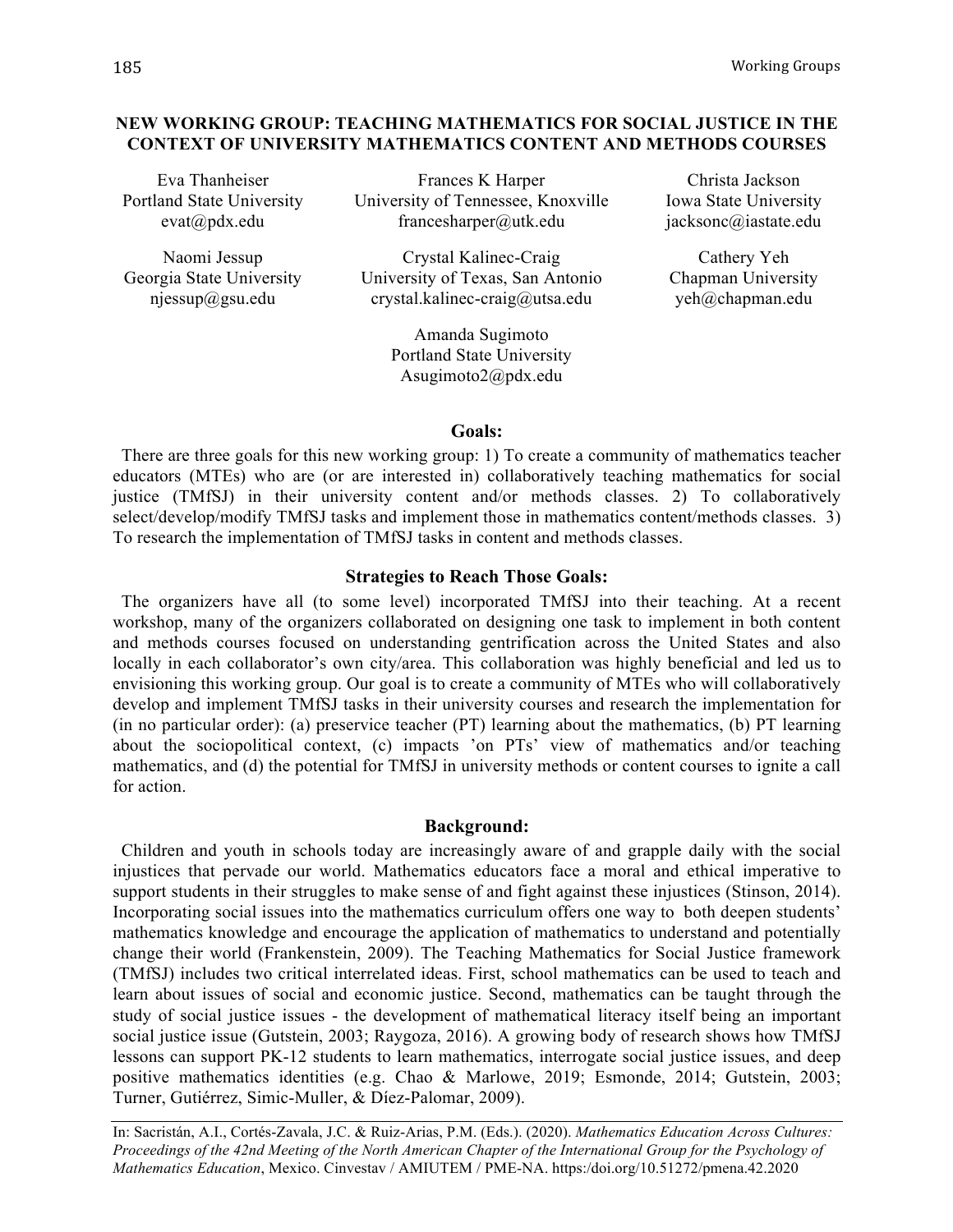New Working Group: Teaching mathematics for social justice in the context of University Mathematics Content and Methods courses

Given the power of TMfSJ with PK-12 students, some MTEs seek to integrate TMfSJ tasks into their courses in order to give PTs, who have little or no experience with TMfSJ, opportunities to experience integrated learning of mathematics and social issues and to consider the relevance of TMfSJ to their local communities and instructional possibilities in their future classrooms. Research on TMfSJ in mathematics teacher education tends to focus on PT or teacher learning about the pedagogical conceptions and practices of TMfSJ (e.g. Bartell, 2013; Jong & Jackson, 2016). PTs, however, also need opportunities to develop mathematical knowledge (Ball, Thames, & Phelps, 2008) and political knowledge (Gutiérrez, 2017) for teaching mathematics generally and to enact TMfSJ, specifically. Little attention has been paid to the potential for TMfSJ in mathematics content and methods courses impact PTs' mathematics learning, understanding of social issues, and mathematics identities as well as their teaching practices. In other words, we seek to develop a research program that explores PTs learning not only *about* TMfSJ but also *through* TMfSJ.

Given the complexity of social issues and the challenge of using mathematics in authentic ways, TMfSJ proves more effective through multiple iterations over time (Harper, 2019). Accordingly, TMfSJ with PTs cannot happen in a single class. Instead, we seek to explore these ideas across content and methods courses at multiple spaces so that we can describe the complexity of these and other issues with our future teachers (and hopefully with their future students). This is especially true for content courses which allow elementary PTs to experience such tasks from a learner's perspective and to learn to read and write the world themselves. PTs can then build upon this in methods courses to explore the pedagogical practices for TMfSJ.

Many PTs enter their coursework believing that mathematics is neutral or universal (Greer, Verschaffel, & Mukhopadhyay, 2007; Keitel & Vithal, 2008). MTEs must address the fact that mathematics can never be neutral and no classroom is a neutral space (Frankenstein, 1983; Gutiérrez, 2013; Yeh & Otis, 2019).TMfSJ offers a means of engaging PTs in building their sociopolitical consciousness about the political implications of mathematics and how math can be leveraged to read and write the world (Gutstein  $\&$  Peterson, 2005) from both a content and teaching methods perspective.

In some cases MTEs have met resistance from PTs when integrating social justice issues into the mathematics curriculum (Aguirre, 2009; Ensign, 2005; Felton-Koestler, Simic-Muller, & Menéndez, 2012; Rodríguez & Kitchen, 2004). However, MTEs have also found that they are able to broaden PTs' perspectives about mathematics and mathematics teaching (Bartell, 2013; Ensign, 2005; Felton & Koestler, 2015; Leonard & Moore, 2014; Mistele & Spielman, 2009) when PTs are given opportunities to engage in TMfSJ tasks during teacher preparation. This aligns with Gutstein's (2003) goal of supporting students in developing their sociopolitical consciousness, and possibly a stronger sense of agency and identity. Given the possibilities for TMfSJ to impact both PT and PK-12 student learning and mathematics identity in similar ways, PME-NA offers an ideal community for spearheading this work by bringing together experts in both student and teacher learning.

#### **Participant Engagement**

Session 1: Successes and struggles implementing TMfSJ tasks: 1) Organizers will present (30 minutes) on how they have used TMfSJ tasks in their classrooms. 2) Participants and organizers discuss the successes and struggle in implementing TMfSJ tasks. 3) Towards the end of the session, organizers will introduce one context to focus on for the next two sessions (e.g. gentrification) as well as an online media platform for continued participation with this group.

Session 2: Entry points for TMfSJ tasks: 1) We will discuss various entry points (focus on math and social issue) for TMfSJ tasks. 2) We will collaboratively engage in the use of one context in our classes and potential tasks that could go with that context. 3) Participants will share their own experiences and how they may envision using such a context in their class.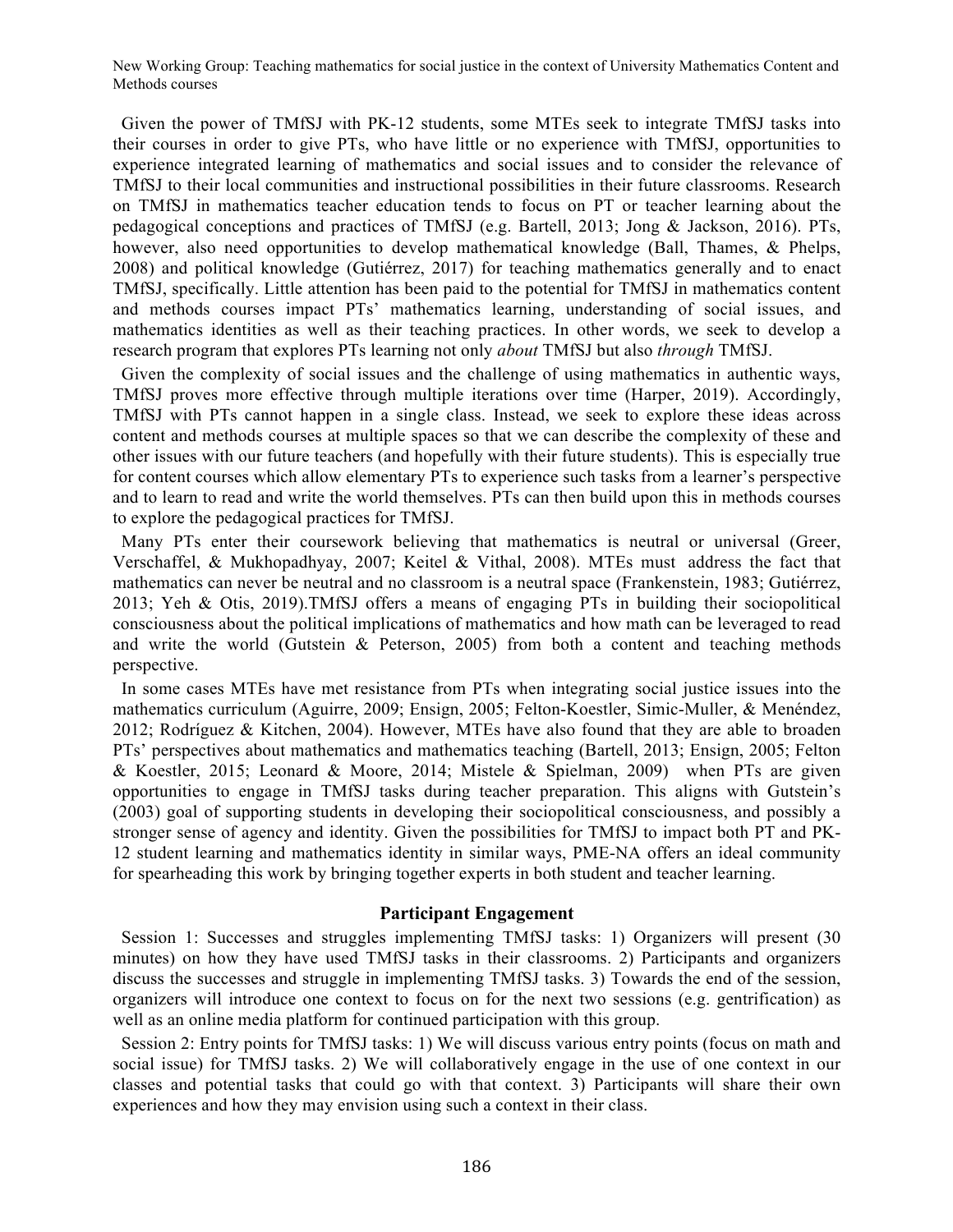New Working Group: Teaching mathematics for social justice in the context of University Mathematics Content and Methods courses

Session 3:1) We (in small groups) will collaboratively create/adapt TMfSJ task(s) to participants' localized contexts to use in their teaching. Participants will leave with a more nuanced understanding of TMfSJ tasks/implementation. 2) We will set up structures to follow up via online media after implementations. 3) The goal will be to meet at next year's PME-NA.

#### **References**

- Aguirre, J. M. (2009). Privileging mathematics and equity in teacher education: Framework, counter-resistance strategies and reflections from a Latina mathematics educator.
- Ball, D., Thames, M. H., & Phelps, G. (2008). Content knowledge for teaching: What makes it special? *Journal of Teacher Education, 59*(5), 389-407.
- Bartell, T. G. (2013). Learning to teach mathematics for social justice: Negotiating social justice and mathematical goals. *Journal for Research in Mathematics Education, 44*(1), 129-163.
- Chao, T., & Marlowe, M. M. (2019). Elementary Mathematics and# BlackLivesMatter. *Occasional Paper Series, 2019*(41), 9.
- Ensign, J. (2005). Helping teachers use students' home cultures in mathematics lessons: Developmental stages of becoming effective teachers of diverse students. In A. J. Rodriguez & R. S. Kitchen (Eds.), *Preparing mathematics science teachers for diverse classrooms: Promising strategies for transformative pedagogy* (pp. 225-242). Mahwah, NJ: Lawrence Erlbaum Associates.
- Esmonde, I. (2014). "Nobody's rich and nobody's poor ... It sounds good, but it's actually not": Affluent students learning mathematics and social justice. *Journal of the Learning Sciences, 23*(3), 348–391. doi:10.1080/10508406.2013.847371
- Felton, M. D., & Koestler, C. (2015). "Math Is All Around Us and… We Can Use It to Help Us": Teacher Agency in Mathematics Education Through Critical Reflection. *The New Educator, 11*(4), 260-276.
- Felton-Koestler, M. D., Simic-Muller, K., & Menéndez, J. (2012). Math isn't just numbers or algorithms": Mathematics for social justice in preservice K-8 content courses. In *Mathematics teacher education in the public interest: Equity social justice* (pp. 231-252).
- Frankenstein, M. (1983). Critical mathematics education: An application of Paulo Freire's epistemology. *Journal of Education*, 315-339.
- Frankenstein, M. (2009). Developing critical mathematical numeracy through real real-life word problems. In L. Verschaffel, B. Greer, W. Van Dooren, & Mukhopadhyay (Eds.), *Words and worlds: Modeling verbal descriptions of situations* (pp. 111-130). Boston, MA: Sense Publishers.
- Greer, B., Verschaffel, L., & Mukhopadhyay, S. (2007). Modelling for life: Mathematics and children's experience. In *Modelling and applications in mathematics education* (pp. 89-98): Springer.
- Gutiérrez, R. (2013). The sociopolitical turn in mathematics education. *Journal for Research in Mathematics Education, 44*(1), 37-68.
- Gutiérrez, R. (2017). Political conocimiento for teaching mathematics. *Building support for scholarly practices in mathematics methods, 11*.
- Gutstein, E. (2003). Teaching and learning mathematics for social justice in an urban, Latino school. *Journal for Research in Mathematics Education, 34*(1), 37–73. doi:10.2307/30034699
- Gutstein, E., & Peterson, B. (2005). Rethinking mathematics: Teaching social justice by the numbers: Rethinking Schools.
- Harper, F. K. (2019). Collaboration and Critical Mathematical Inquiry: Negotiating Mathematics Engagement, Identity, and Agency. *Occasional Paper Series, 2019*(41), 5.
- Jong, C., & Jackson, C. (2016). Teaching mathematics for social justice: Examining preservice teachers' conceptions. *Journal of Mathematics Education at Teachers College, 7*(1).
- Keitel, C., & Vithal, R. (2008). Mathematical power as political power–the politics of mathematics education. In *Critical issues in mathematics education* (pp. 167-188): Springer.
- Leonard, J., & Moore, C. M. (2014). Learning to enact social justice pedagogy in mathematics classrooms. *Action in Teacher Education, 36*(1), 76-95.
- Mistele, J. M., & Spielman, L. J. (2009). Engaging Preservice Teachers in Mathematics: Social Analysis in the Mathematics Classroom. *Democracy Education, 18*(3), 64-67.
- Raygoza, M. C. (2016). Striving toward Transformational Resistance: Youth Participatory Action Research in the Mathematics Classroom. *Journal of Urban Mathematics Education, 9*(2), 122-152.
- Rodríguez, A. J., & Kitchen, R. S. (2004). Preparing mathematics and science teachers for diverse classrooms: Promising strategies for transformative pedagogy: Routledge.